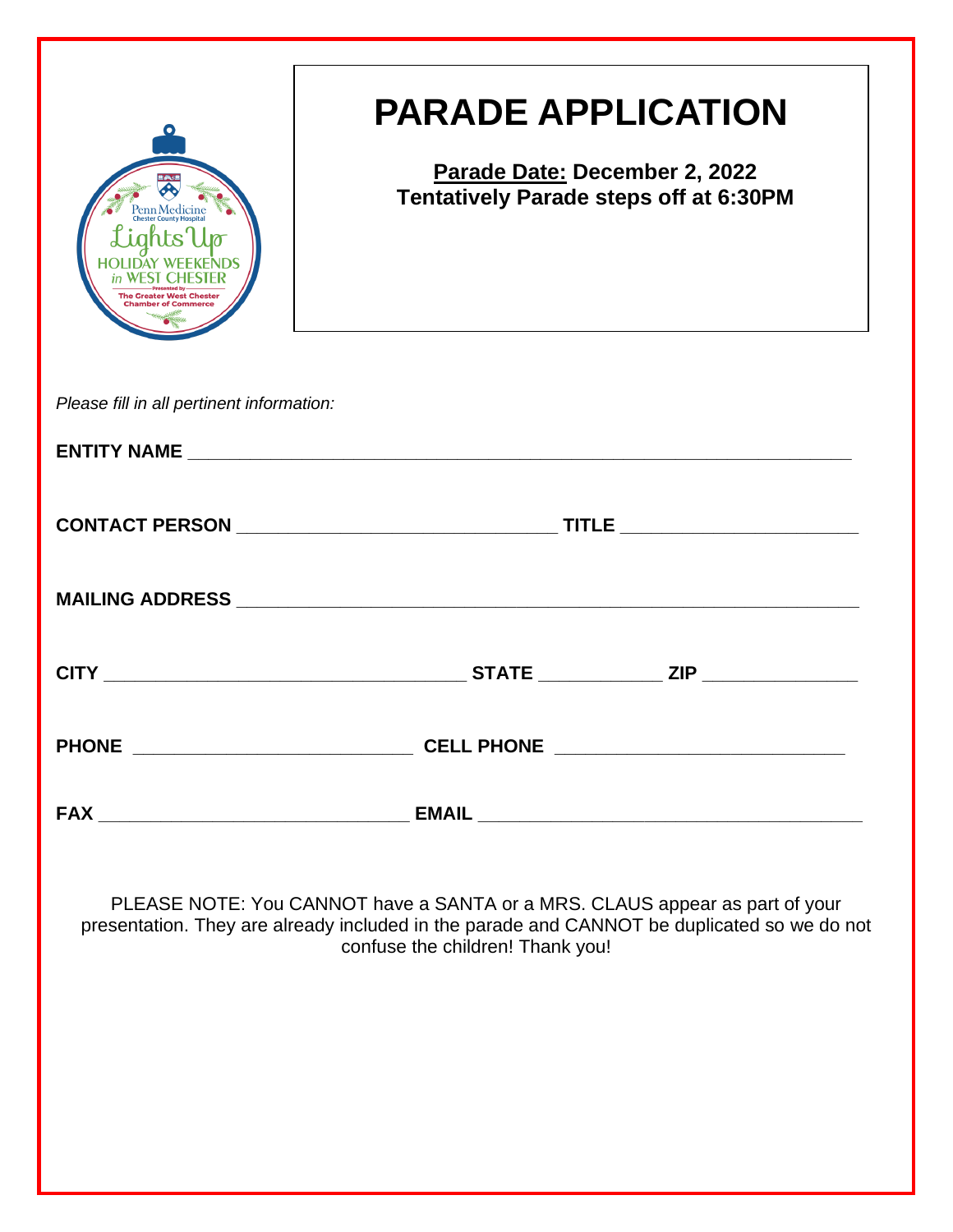| <b>Element Information</b>                                                                            |  |  |
|-------------------------------------------------------------------------------------------------------|--|--|
| Total Number of Participants in Unit _______                                                          |  |  |
|                                                                                                       |  |  |
| Description of Uniforms/Costumes/Parade Attire/Vehicle _________________________                      |  |  |
| <u> 1989 - Johann Stoff, amerikansk politiker (d. 1989)</u>                                           |  |  |
|                                                                                                       |  |  |
|                                                                                                       |  |  |
|                                                                                                       |  |  |
|                                                                                                       |  |  |
| Complete description of your overall parade entry. Please keep the holiday theme in mind.             |  |  |
|                                                                                                       |  |  |
|                                                                                                       |  |  |
|                                                                                                       |  |  |
|                                                                                                       |  |  |
|                                                                                                       |  |  |
|                                                                                                       |  |  |
| Any additional information about your group or entry that we can provide to the parade<br>announcers: |  |  |
|                                                                                                       |  |  |
|                                                                                                       |  |  |
|                                                                                                       |  |  |
|                                                                                                       |  |  |
|                                                                                                       |  |  |
|                                                                                                       |  |  |
|                                                                                                       |  |  |
|                                                                                                       |  |  |
|                                                                                                       |  |  |
|                                                                                                       |  |  |
|                                                                                                       |  |  |
|                                                                                                       |  |  |
|                                                                                                       |  |  |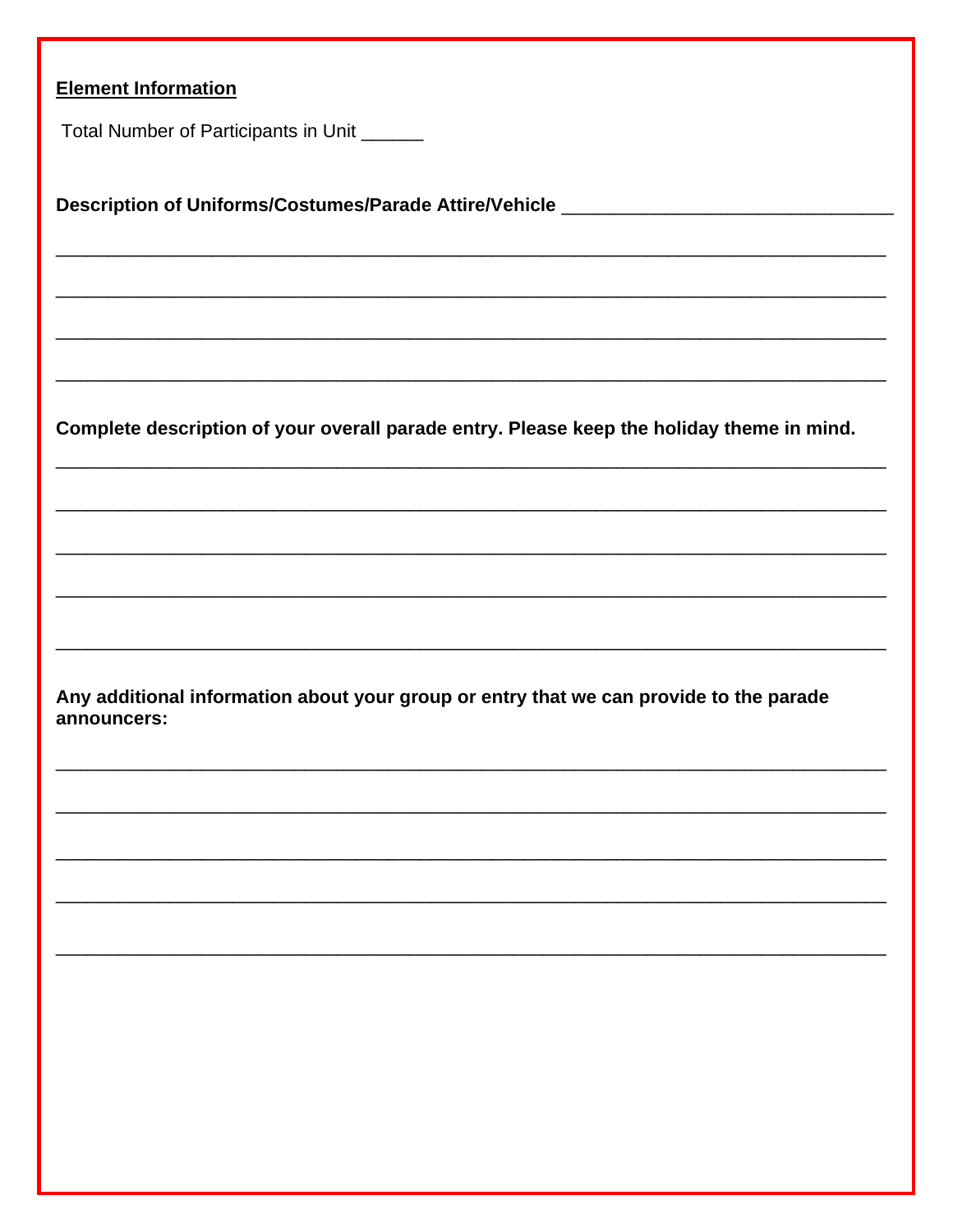# **PLEASE COMPLETE ALL SECTIONS OF THIS APPLICATION**

# **APPLICATION DEADLINE: AUGUST 1, 2022**

**Completion and submission of this application does not guarantee participation.**  The Parade Committee reviews all applications and reserves the right to accept or reject any application.

Applications will be accepted on a rolling basis. You will be notified as to the status of your application by email. If accepted into the parade line-up, The Greater West Chester Chamber of Commerce will issue an invoice for the entry or sponsorship fee.

**Please note: the maximum number of units allowed in the parade may be reached prior to August 1, 2022. Please apply promptly!**

**Submit this completed application with all requested material to:**

**Mail To: Greater West Chester Chamber of Commerce West Chester Christmas Parade 137 N. High Street West Chester, PA 19380**

**Or Email To: [info@gwcc.org](mailto:info@gwcc.org) Subject: "West Chester Parade Application 2022"**

Authorized Signature

\_\_\_\_\_\_\_\_\_\_\_\_\_\_\_\_\_\_\_\_\_\_\_\_\_\_\_\_\_\_\_

\_\_\_\_\_\_\_\_\_\_\_\_\_\_\_\_\_\_\_\_\_\_\_\_\_\_\_\_\_\_\_

\_\_\_\_\_\_\_\_\_\_\_\_\_\_\_\_\_\_\_\_\_\_\_\_\_\_\_\_\_\_\_

Printed Name

Date